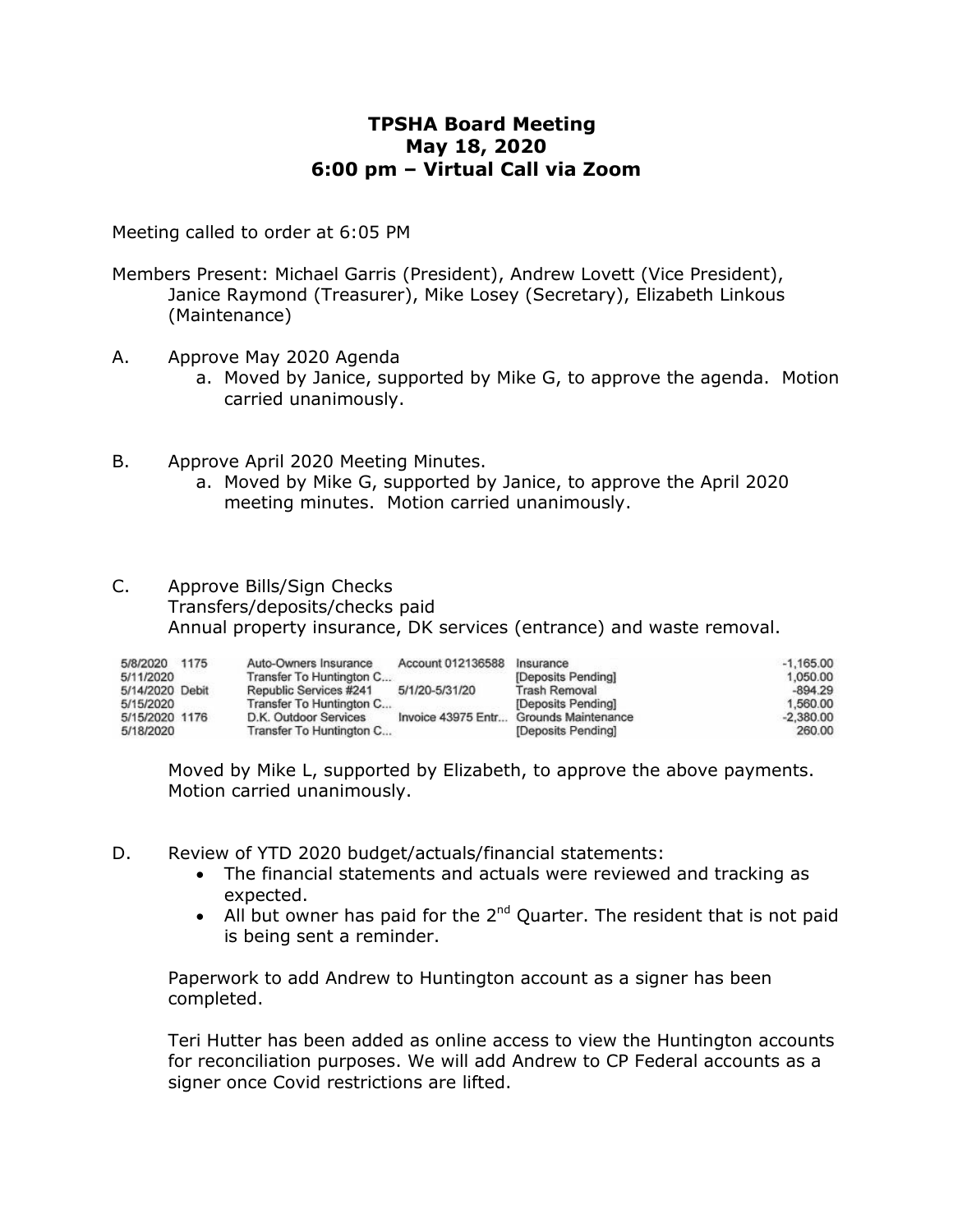Moved by Mike G, supported by Elizabeth, to approve the Treasurer's report as submitted. Motion carried unanimously.

- E. Old Business
	- One mailbox lock still needs replacement. Elizabeth will be contacting the lock vendor and have the lock repaired (7P).

Moved by Mike G, supported by Janice, to approve up to \$100 to repair the lock. Motion carried unanimously.

Little Library Box (LLB) at North Entrance

Pricing quote for post and box kit was procured by and reviewed. Total including shipping was \$636.20, as well as a small bench to place near the LLB for a cost of \$59.98. Residents are volunteering to install.

A few pavers will be installed from the curb to the LLB. These will also be installed by volunteers and cost approximately \$2 a brick with approximately 12 needed.

Moved by Mike, supported by Mike L, to approve up to \$800 to purchase the LLB kit, bench, and 12 16x16 grey paver bricks for which Janice will order/purchase and provide receipts for reimbursement.

F. New Business

#### **Lighting at Entrances**

 Per last meeting we discussed making improvements to the quality of lighting at north and south entrances, as well as adding spotlights to highlight outer and middle pillars. We will pursue this once the work stoppage order is no longer in force.

#### **Fence Repair/Replacement**

The fence continues to need repairs even after some of the boards will be replaced.

All Ann Arbor customer fence provided a quote 420 rails (remove) at a cost of \$800 and replace \$9,900 for all new rails. Posts are additional as needed.

We will have the vendor rebid with replacing most rails and some of the posts and we will revisit the cost for approval at next meeting.